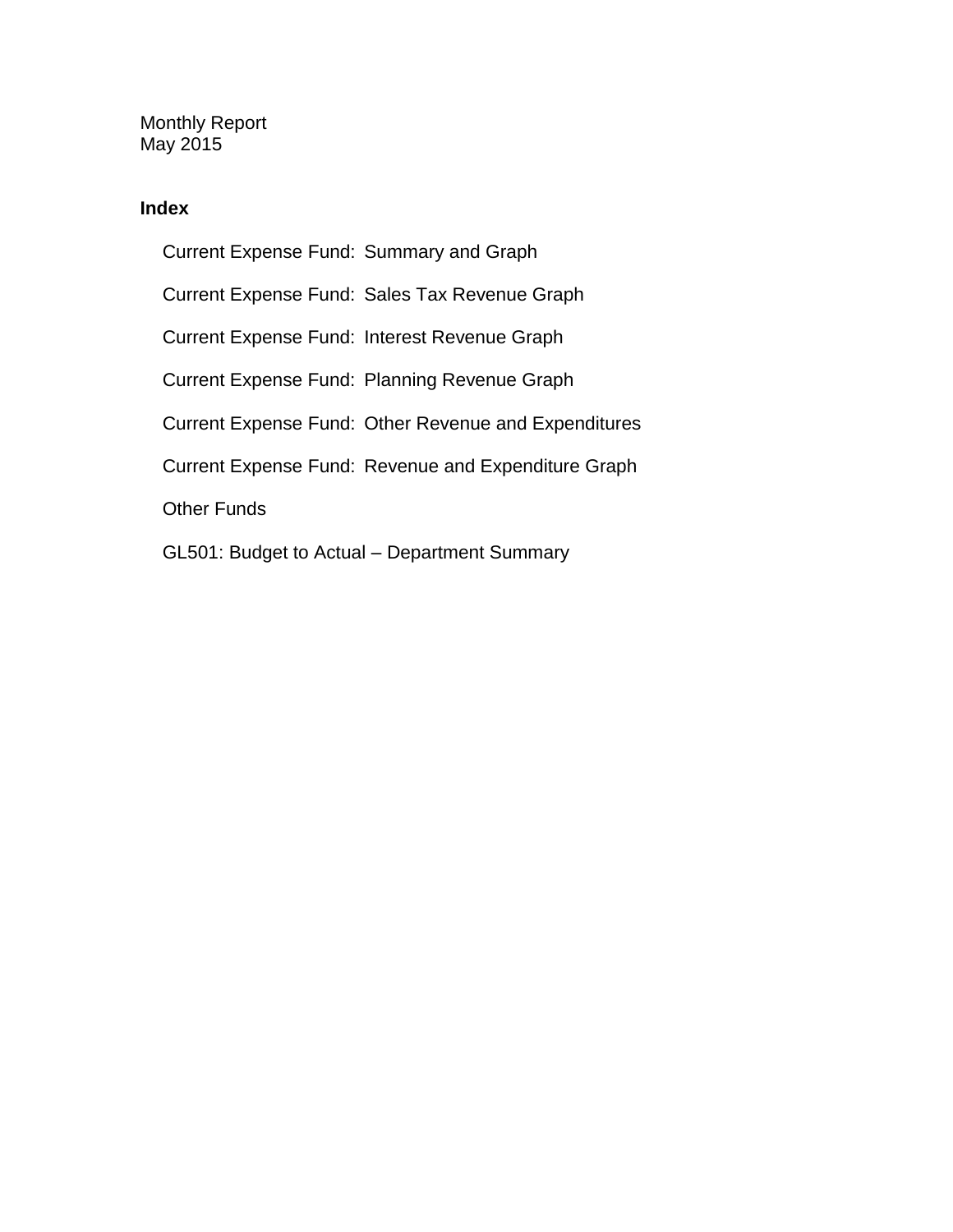#### Island County **Monthly Report / May 2015**

#### **CURRENT EXPENSE FUND Thousands (000's)**

|                            |                   | <b>Current Year</b>      |                                          |                       |                   | 2014                     |                                          |                       |                   | 2013                 |                                          |                      |
|----------------------------|-------------------|--------------------------|------------------------------------------|-----------------------|-------------------|--------------------------|------------------------------------------|-----------------------|-------------------|----------------------|------------------------------------------|----------------------|
|                            | Current<br>Actual | <b>YTD</b><br>Actual     | <b>Budget</b><br>Net of Beg.<br>Fund Bal | % VS<br><b>Budget</b> | Current<br>Actual | <b>YTD</b><br>Actual     | <b>Budget</b><br>Net of Beg.<br>Fund Bal | % VS<br><b>Budget</b> | Current<br>Actual | <b>YTD</b><br>Actual | <b>Budget</b><br>Net of Beg.<br>Fund Bal | %VS<br><b>Budget</b> |
| Revenue                    |                   |                          |                                          |                       |                   |                          |                                          |                       |                   |                      |                                          |                      |
| <b>Property Tax</b>        | 871               | 4,256                    | 7,786                                    | 55%                   | 1,038             | 4,058                    | 7,482                                    | 54%                   | 1,447             | 4,222                | 7,291                                    | 58%                  |
| Sales Tax                  | 446               | 1,190                    | 5,157                                    | 23%                   | 376               | 1,819                    | 4.484                                    | 41%                   | 372               | 1.669                | 4,052                                    | 41%                  |
| Planning and Community     | 139               | 664                      | 1,830                                    | 36%                   | 126               | 692                      | 1.456                                    | 48%                   | 126               | 600                  | 1,363                                    | 44%                  |
| Interest - Investment      | 89                | 77                       | 552                                      | 14%                   | 84                | 230                      | 552                                      | 42%                   | 84                | 257                  | 302                                      | 85%                  |
| Gain/Loss on Investment    | 10                | 9                        |                                          |                       |                   | 23                       |                                          |                       |                   | (10)                 |                                          |                      |
| Other                      | 430               | 2,494                    | 6,585                                    | 38%                   | 469               | 2,247                    | 6.402                                    | 35%                   | 353               | 2,903                | 5,427                                    | 53%                  |
| Subtotal                   | 1.985             | 8,689                    | 21,910                                   | 40%                   | 2,093             | 9,069                    | 20,376                                   | 45%                   | 2,382             | 9.641                | 18,435                                   | 52%                  |
| Intergovernmental (Grants) | 81                | 267                      | 1,034                                    | 26%                   | 46                | 260                      | 951                                      | 27%                   | 45                | 277                  | 981                                      | 28%                  |
| Total                      | 2,066             | 8,956                    | 22,944                                   | 39%                   | 2,139             | 9,329                    | 21,327                                   | 44%                   | 2,427             | 9,918                | 19,416                                   | 51%                  |
| Interfund Transfers-In     |                   | 2,958                    | 2,958                                    | 100%                  | $\sim$            | 2,646                    | 2.714                                    | 97%                   | $\overline{a}$    | 2,357                | 2,367                                    | 100%                 |
| Use of Beg Fund Balance    |                   | $\overline{\phantom{0}}$ | 669                                      | 0%                    |                   | $\overline{\phantom{a}}$ | 1.700                                    | 0%                    |                   |                      | 1,219                                    | 0%                   |
| <b>Total Revenue</b>       | 2.066             | 11,914                   | 26,571                                   | 45%                   | 2,139             | 11,975                   | 25,741                                   | 47%                   | 2,427             | 12,275               | 23,002                                   | 53%                  |
| Salaries & Benefits        | 1.897             | 6.322                    | 18.141                                   | 35%                   | 1.792             | 6.554                    | 17.515                                   | 37%                   | 1.213             | 5.838                | 15.612                                   | 37%                  |
| Services & Supplies        | 281               | 2,276                    | 6,302                                    | 36%                   | 226               | 2,292                    | 6,057                                    | 38%                   | 263               | 2,232                | 5,607                                    | 40%                  |
| Capital                    | 85                | 187                      | 523                                      | 36%                   | 39                | 48                       | 362                                      | 13%                   |                   | 80                   | 604                                      | 13%                  |
| <b>Expenditures</b>        | 2,263             | 8,785                    | 24,966                                   | 35%                   | 2,057             | 8,894                    | 23,934                                   | 37%                   | 1,476             | 8,150                | 21,823                                   | 37%                  |
| Interfund Transfers-Out    |                   | 1,604                    | 1.604                                    | 100%                  | $\overline{a}$    | 1,753                    | 1,807                                    | 97%                   | $\overline{a}$    | 953                  | 1,179                                    | 81%                  |
| <b>Total Expenditures</b>  | 2,263             | 10,389                   | 26,570                                   | 39%                   | 2,057             | 10,647                   | 25,741                                   | 41%                   | 1,476             | 9,103                | 23,002                                   | 40%                  |
| <b>Net Current Expense</b> | (197)             | 1,525                    | $\mathbf{1}$                             |                       | 82                | 1,328                    | 0                                        |                       | 951               | 3,172                | $\Omega$                                 |                      |



2015 2014 2013 2012 2011 **Year to Date Thousands (000's)**

May is 5/12th OR APROX. 41.67% OF THE TOTAL YEAR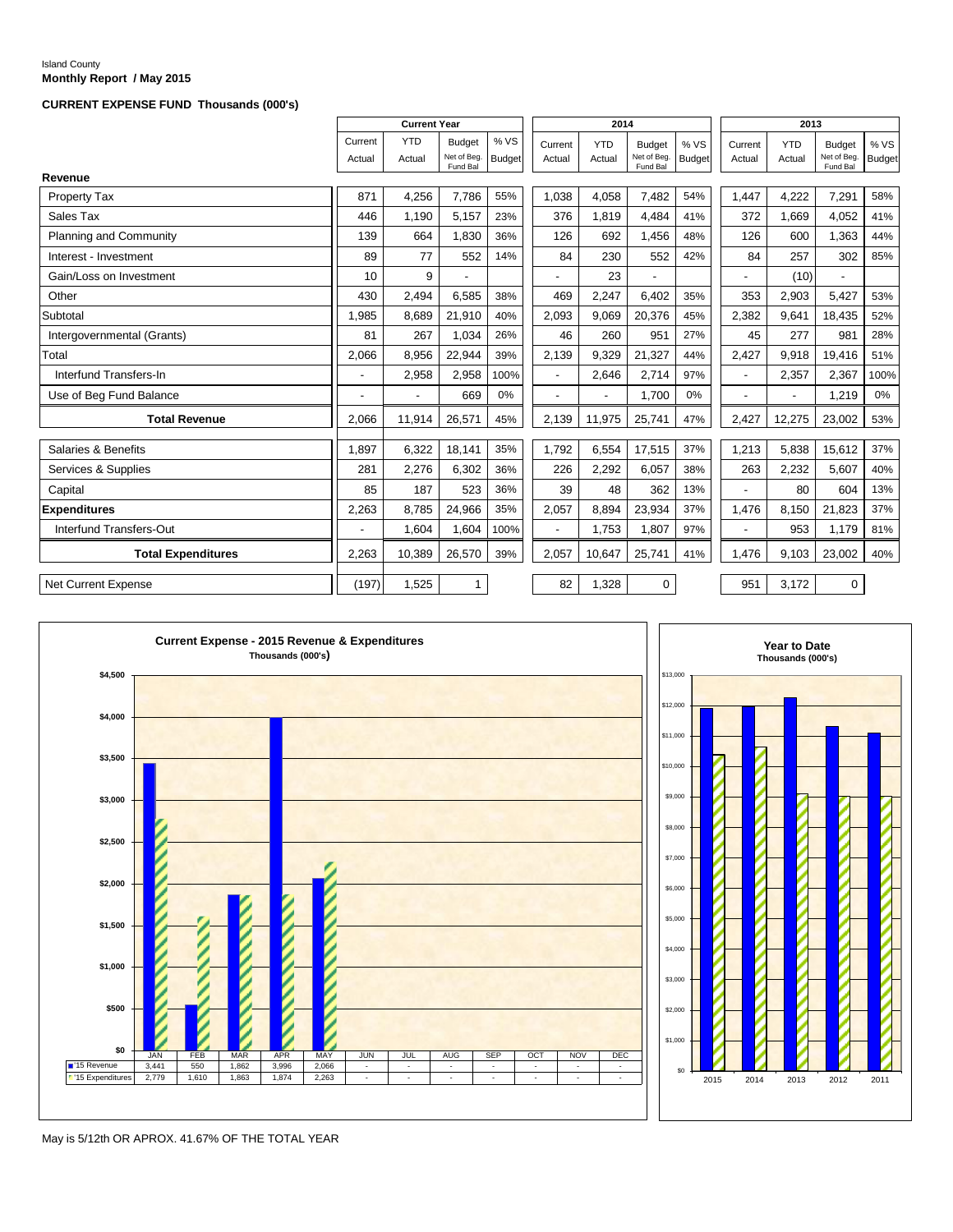

### **2015 Sales Tax Revenue - Current Expense Fund**

**Year to Date**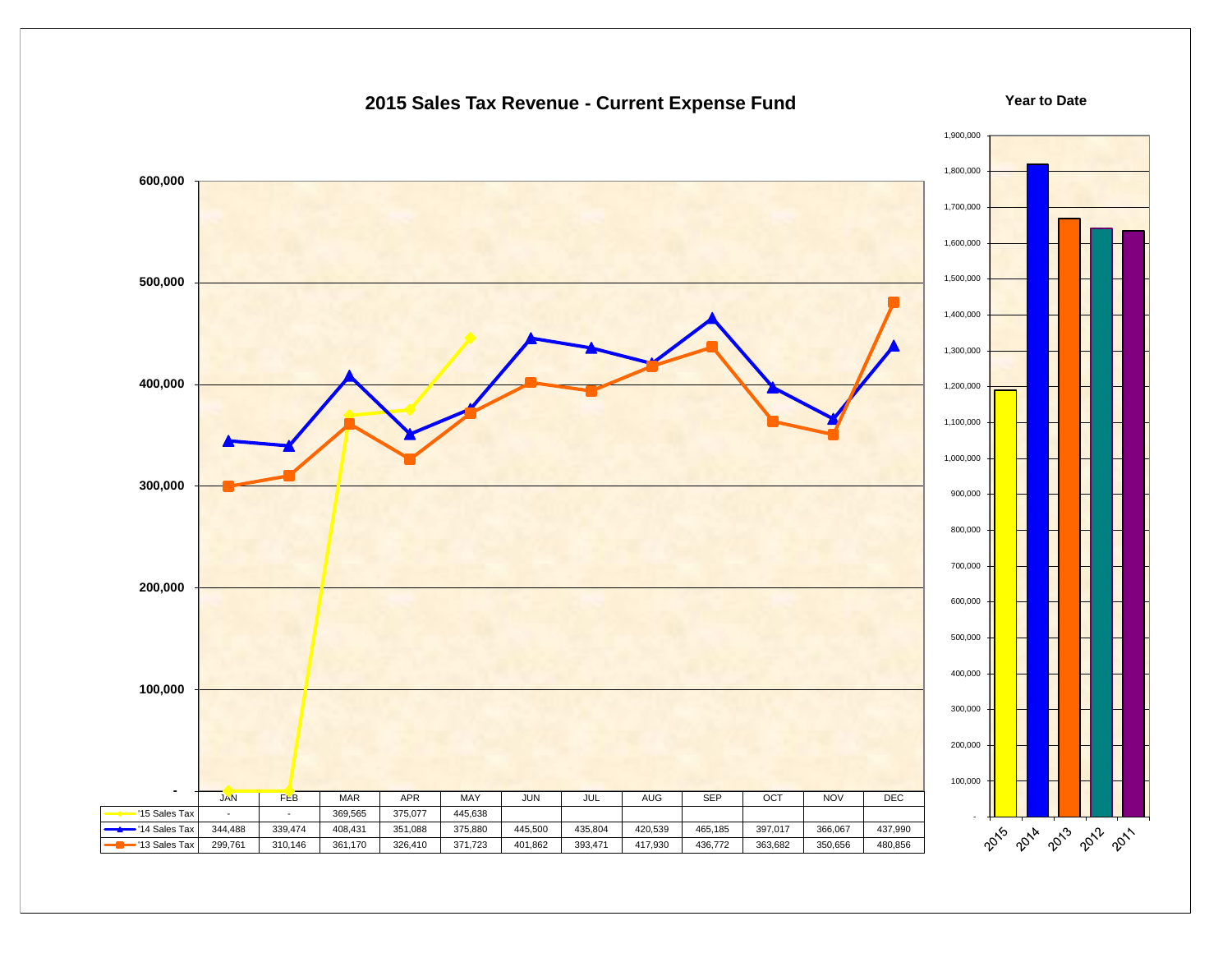

2015 2014 2013 2012 2011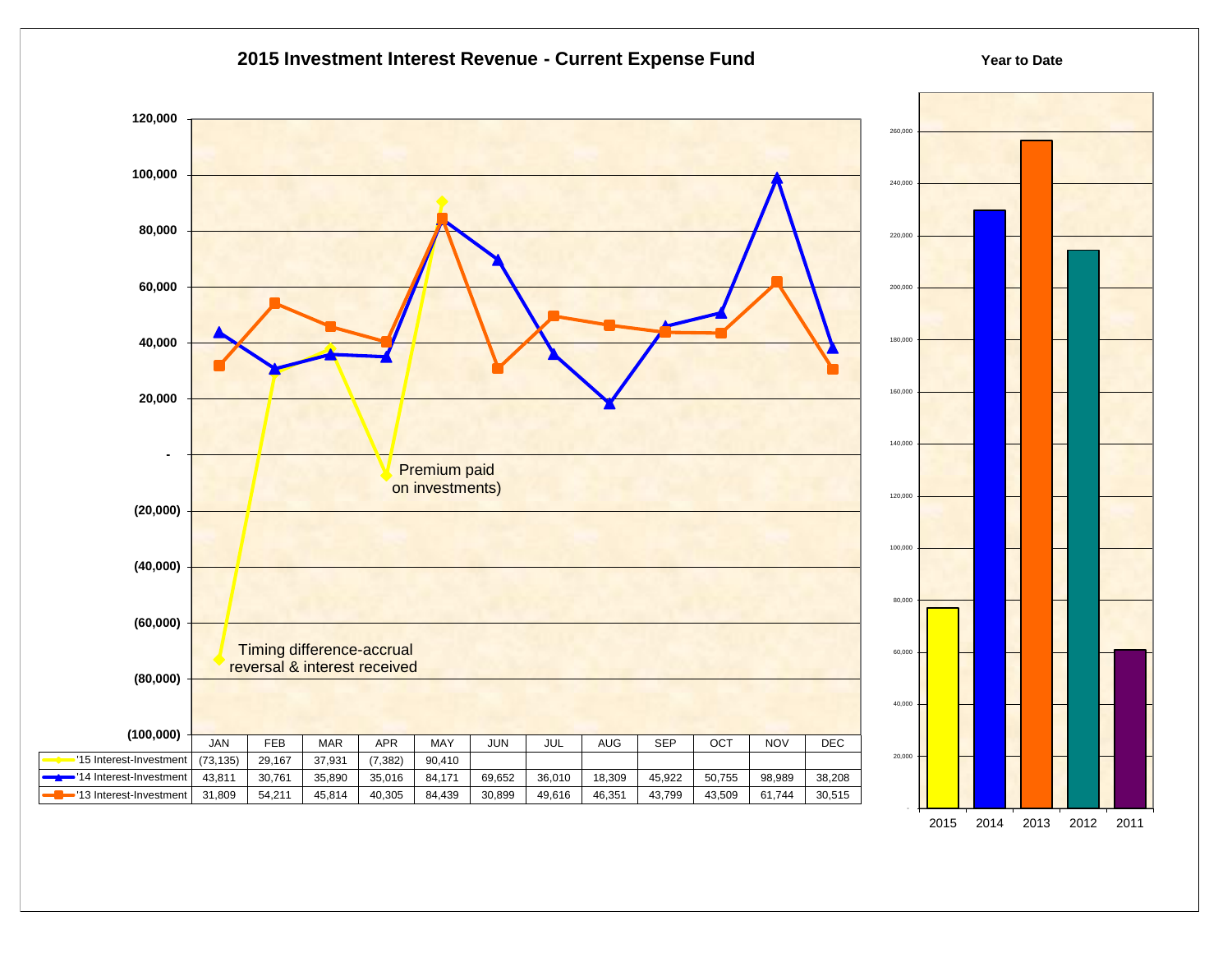



#### **Year to Date**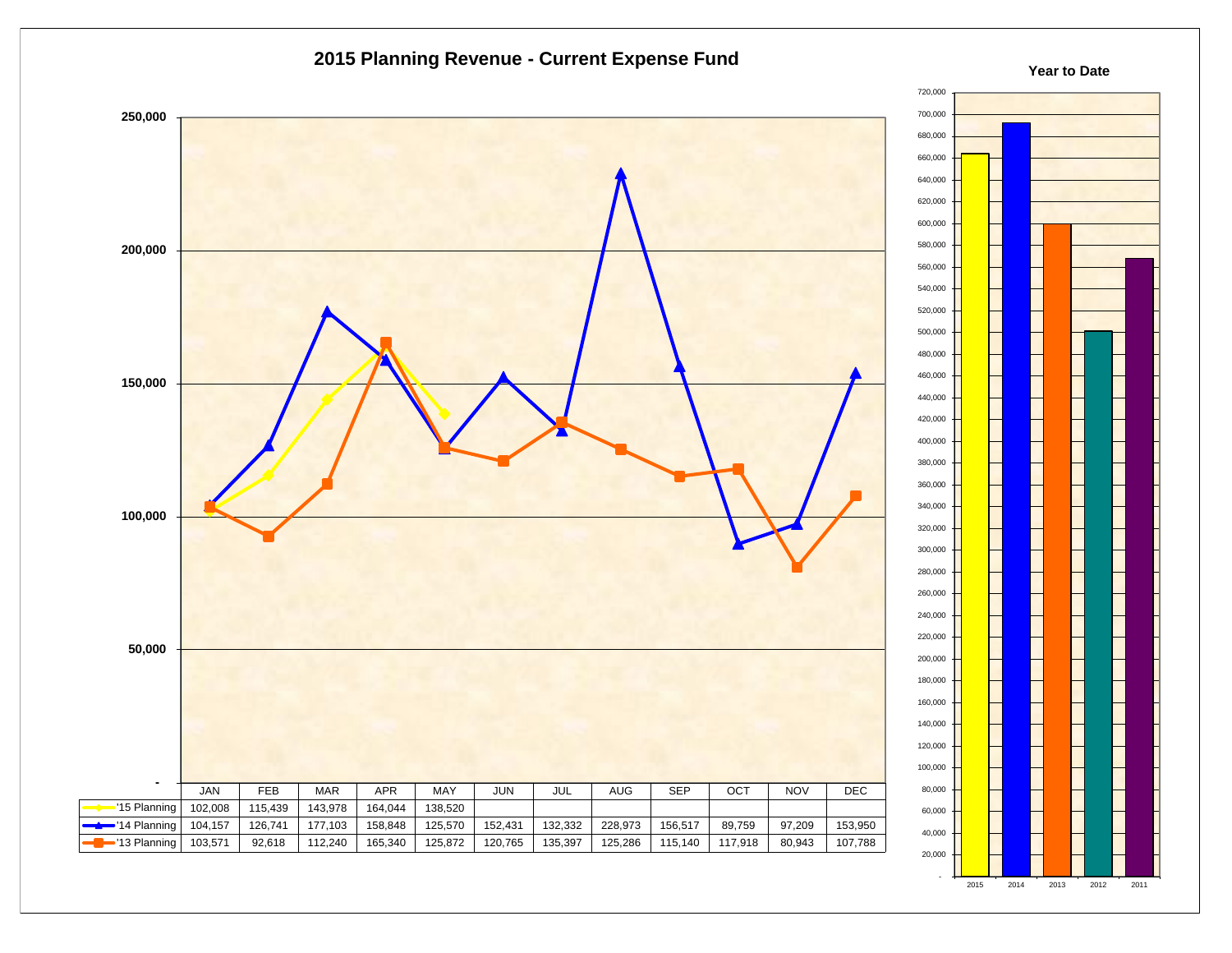## May 2015 **CURRENT EXPENSE FUND**

By Department

### **Other Revenue**

| <b>Year to Date</b>               | <b>ACTUAL</b> | <b>BUDGET</b> | Year to Date % |
|-----------------------------------|---------------|---------------|----------------|
| Auditor                           | 247,653       | 558,461       | 44.3%          |
| Clerk                             | 144,125       | 363,000       | 39.7%          |
| <b>District Court</b>             | 438,598       | 1,020,900     | 43.0%          |
| <b>Sheriff</b>                    | 349,756       | 621,228       | 56.3%          |
| <b>Sales Tax Criminal Justice</b> | 144,318       | 645,000       | 22.4%          |
| Cable Tax                         | 0             | 540,000       | 0.0%           |
| <b>Prop Tax Penalty</b>           | 239,587       | 383,000       | 62.6%          |
| Prop Tax Interest                 | 333,669       | 650,000       | 51.3%          |
| State Sh Rev PUD                  | 12,004        | 134,000       | 9.0%           |
| <b>County Assistance</b>          | 109,948       | 448,000       | 24.5%          |
| <b>Criminal Justice</b>           | 131,869       | 467,000       | 28.2%          |
| Liquor Tax                        | 66,121        | 240,000       | 27.6%          |
| Other                             | 276,207       | 513,912       | 53.7%          |
| <b>Total Other Revenue</b>        | 2,493,854     | 6,584,501     | 37.87%         |

### **Expenditures**

| <b>Year to Date</b>         | <b>ACTUAL</b> | <b>BUDGET</b> | Year to Date % |
|-----------------------------|---------------|---------------|----------------|
| Assessor                    | 373,939       | 1,159,497     | 32.3%          |
| Auditor                     | 295,710       | 894,015       | 33.1%          |
| <b>Budget</b>               | 24,429        | 68,821        | 35.5%          |
| <b>Central Services</b>     | 526,086       | 1,882,849     | 27.9%          |
| <b>Clerk</b>                | 168,505       | 535,644       | 31.5%          |
| Commissioners               | 219,234       | 639,073       | 34.3%          |
| Coroner                     | 100,047       | 275,230       | 36.4%          |
| <b>District Court</b>       | 408,180       | 1,189,006     | 34.3%          |
| <b>Emergency Management</b> | 62,328        | 208,405       | 29.9%          |
| <b>Facilities</b>           | 412,276       | 1,220,735     | 33.8%          |
| <b>GSA</b>                  | 409,865       | 1,195,646     | 34.3%          |
| <b>Human Resources</b>      | 136,836       | 443,045       | 30.9%          |
| <b>Human Services</b>       | 50,896        | 152,435       | 33.4%          |
| Miscellaneous               | 133,360       | 245,779       | 54.3%          |
| Parks                       | 130,393       | 311,649       | 41.8%          |
| Planning                    | 621,795       | 1,944,525     | 32.0%          |
| Prosecutor                  | 564,561       | 1,545,146     | 36.5%          |
| <b>Sheriff</b>              | 3,185,713     | 8,367,044     | 38.1%          |
| <b>Superior Court</b>       | 419,960       | 1,199,876     | 35.0%          |
| Treasurer                   | 229,904       | 644,197       | 35.7%          |
| Non Departmental            | 311,648       | 844,373       | 36.9%          |
| <b>Total Expenditures</b>   | 8,785,665     | 24,966,990    | 35.19%         |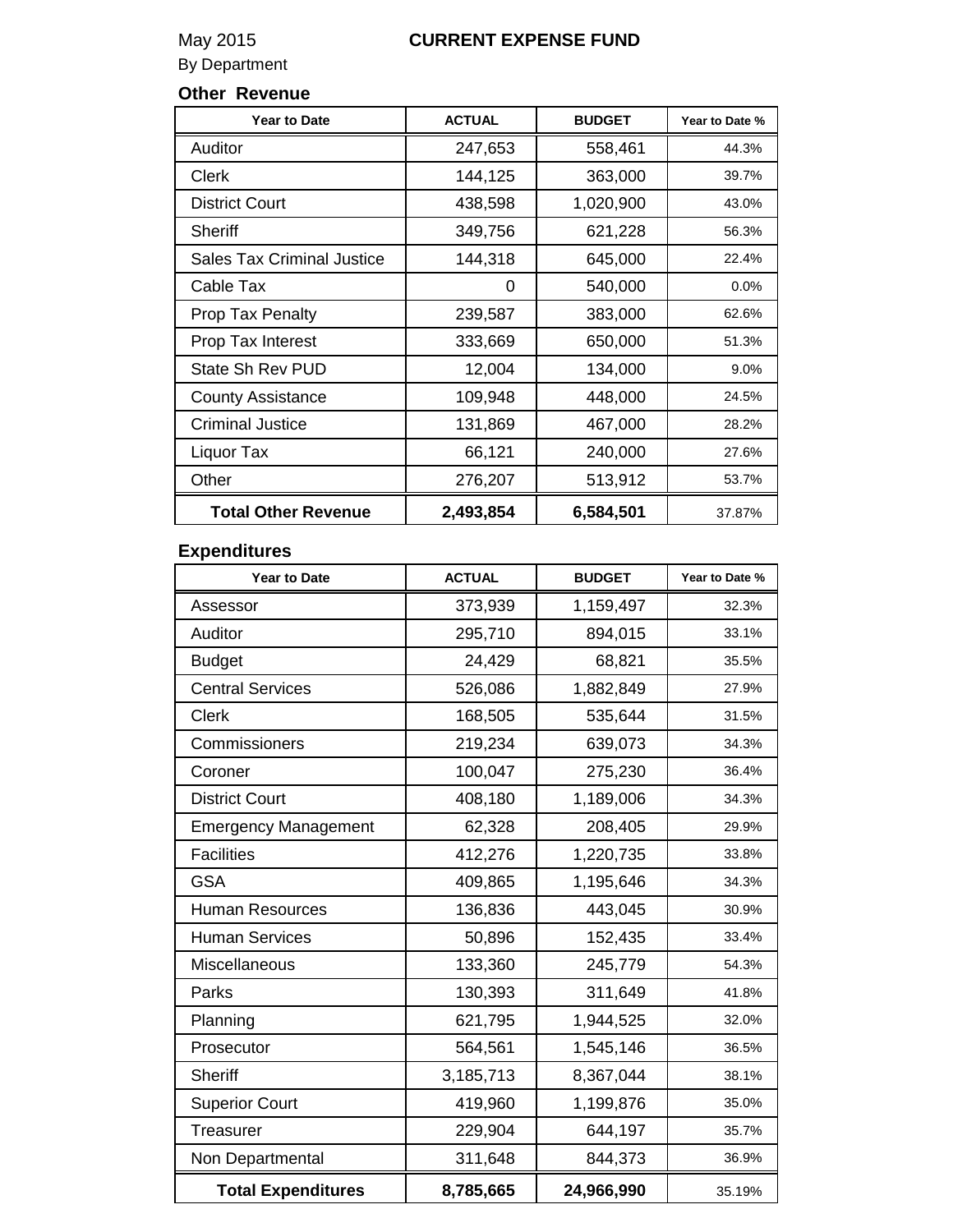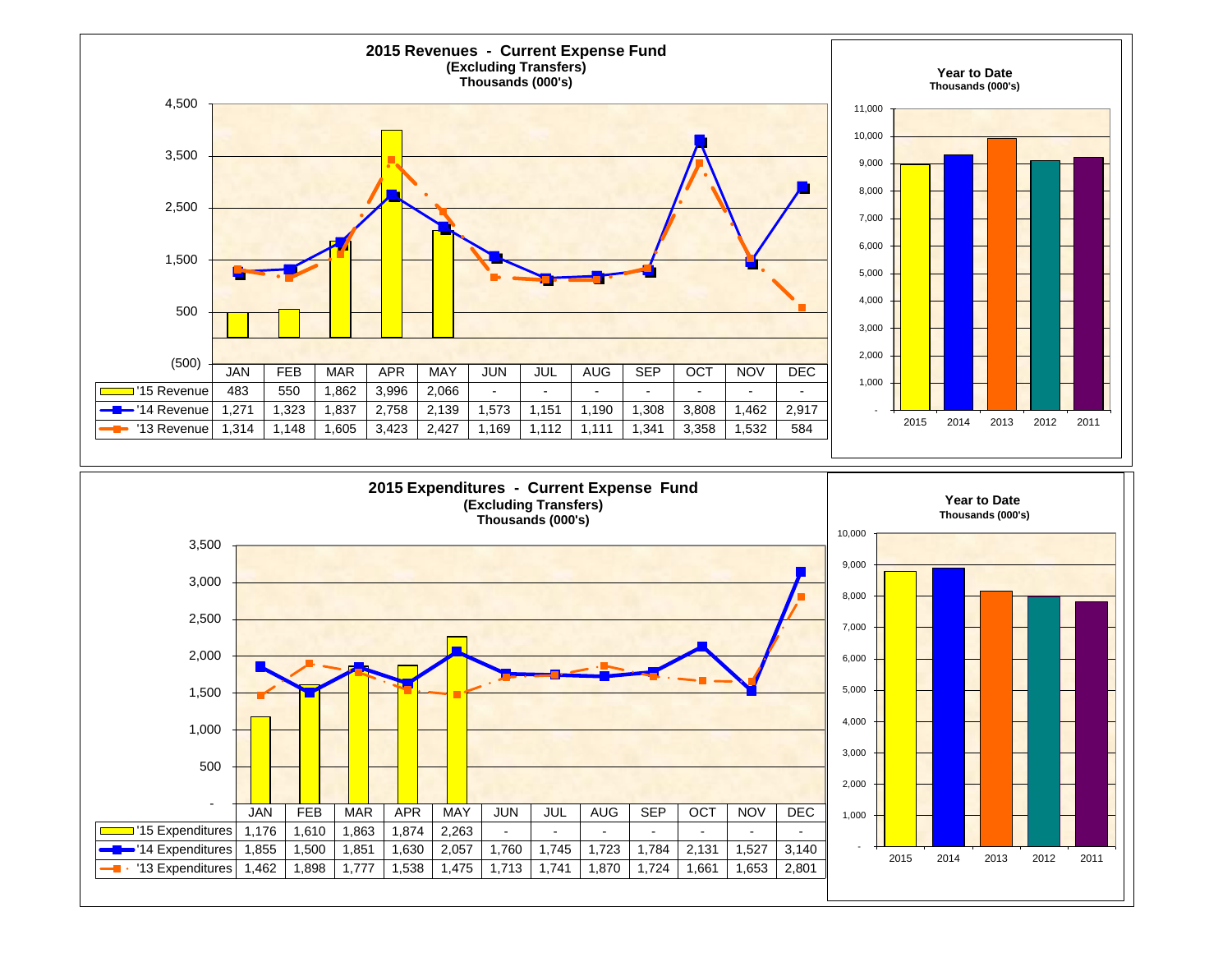### May 2015 **OTHER FUNDS**

#### **Revenue**

| <b>Year to Date</b>         | <b>Actual Transfers</b> | <b>Actual Revenue</b><br>(Excludes Transfers) | <b>Budget</b><br>(Excludes Transfers) | <b>Year to Date</b><br>% |
|-----------------------------|-------------------------|-----------------------------------------------|---------------------------------------|--------------------------|
| <b>Clean Water Utility</b>  |                         | 854,330                                       | 1,460,000                             | 58.5%                    |
| <b>Conservation Futures</b> |                         | 381,456                                       | 831,370                               | 45.9%                    |
| <b>Health Funds</b>         | 492,667                 | 886,011                                       | 3,389,529                             | 26.1%                    |
| Human Services Funds        | 393,486                 | 965,600                                       | 3,350,520                             | 28.8%                    |
| Juvenile Detention Facility | 300,000                 | 223,546                                       | 900,690                               | 24.8%                    |
| <b>Public Works Funds</b>   | 902,322                 | 8,265,569                                     | 22,687,990                            | 36.4%                    |
| <b>REET 1 &amp; 2</b>       |                         | 836,590                                       | 2,130,000                             | 39.3%                    |
| Solid Waste                 |                         | 2,614,192                                     | 6,176,559                             | 42.3%                    |
| <b>Extension Services</b>   | 128,411                 | 39,219                                        | 245,511                               | 16.0%                    |
| <b>Insurance Reserve</b>    |                         | 611,377                                       | 885,253                               | 69.1%                    |
| <b>Motor Pool</b>           | 482,071                 | 0                                             | $\Omega$                              |                          |
| <b>Miscellaneous</b>        | 181,784                 | 726,927                                       | 2,907,941                             | 25.0%                    |

### **Expenditures**

| <b>Year to Date</b>         | <b>Actual Transfers</b> | <b>Actual Expenditures</b><br>(Excludes Transfers) | <b>Budget</b><br>(Excludes Transfers) | <b>Year to Date</b><br>% |
|-----------------------------|-------------------------|----------------------------------------------------|---------------------------------------|--------------------------|
| <b>Clean Water Utility</b>  | 70,510                  | 48,448                                             | 1,389,490                             | 3.5%                     |
| <b>Conservation Futures</b> |                         | 2,544                                              | 831,370                               | 0.3%                     |
| <b>Health Funds</b>         | 155,202                 | 1,247,963                                          | 3,744,994                             | 33.3%                    |
| Human Services Funds        | 452,759                 | 1,182,807                                          | 4,089,901                             | 28.9%                    |
| Juvenile Detention Facility | 61,287                  | 413,112                                            | 1,139,403                             | 36.3%                    |
| <b>Public Works Funds</b>   | 1,995,672               | 5,138,932                                          | 21,954,922                            | 23.4%                    |
| <b>REET 1 &amp; 2</b>       | 864,247                 | 150,685                                            | 1,887,698                             | 8.0%                     |
| Solid Waste                 | 422,823                 | 1,993,972                                          | 5,753,736                             | 34.7%                    |
| <b>Extension Services</b>   |                         | 99,571                                             | 373,922                               | 26.6%                    |
| <b>Insurance Reserve</b>    | 33,617                  | 120,767                                            | 834,136                               | 14.5%                    |
| Motor Pool                  | 31,241                  | 54,147                                             | 474,400                               | 11.4%                    |
| <b>Miscellaneous</b>        | 147,556                 | 805,092                                            | 3,377,404                             | 23.8%                    |

#### **Grouped Funds**

Health Funds [Public Health Pooling, Natural Resources, Water Quality (104,165,149)]

Human Services Funds [Housing, Homeless Housing, Veterans, Mental Health, Developmental Disabilities, Alcohol Abuse, Therapeutic Sales Tax, Admin (105,106,107,113,114,123,126,129)

Public Works Funds [Road, Paths & Trails, Admin, Storm & Surface Water, Capital Drainage, Equipment Rental & Revolving (101,137,139,144,321,501,119,410)

Miscellaneous [Law Library, Elections, Fire Permit, Treasurer & Auditor O&M, Rural County Sales Tax, 2% Hotel/Motel Public Facilities,CASA, Drug Seizure, Anti Profiteering, Enhanced 911, Family Resource Centers, Joint Tourism, Federal Asset Fortfeiture, Trial Court Improvement, Historic Preservation (103,111,115,116,118,121,124,130,131,133,136,140,141,142,143,146,147,157,180)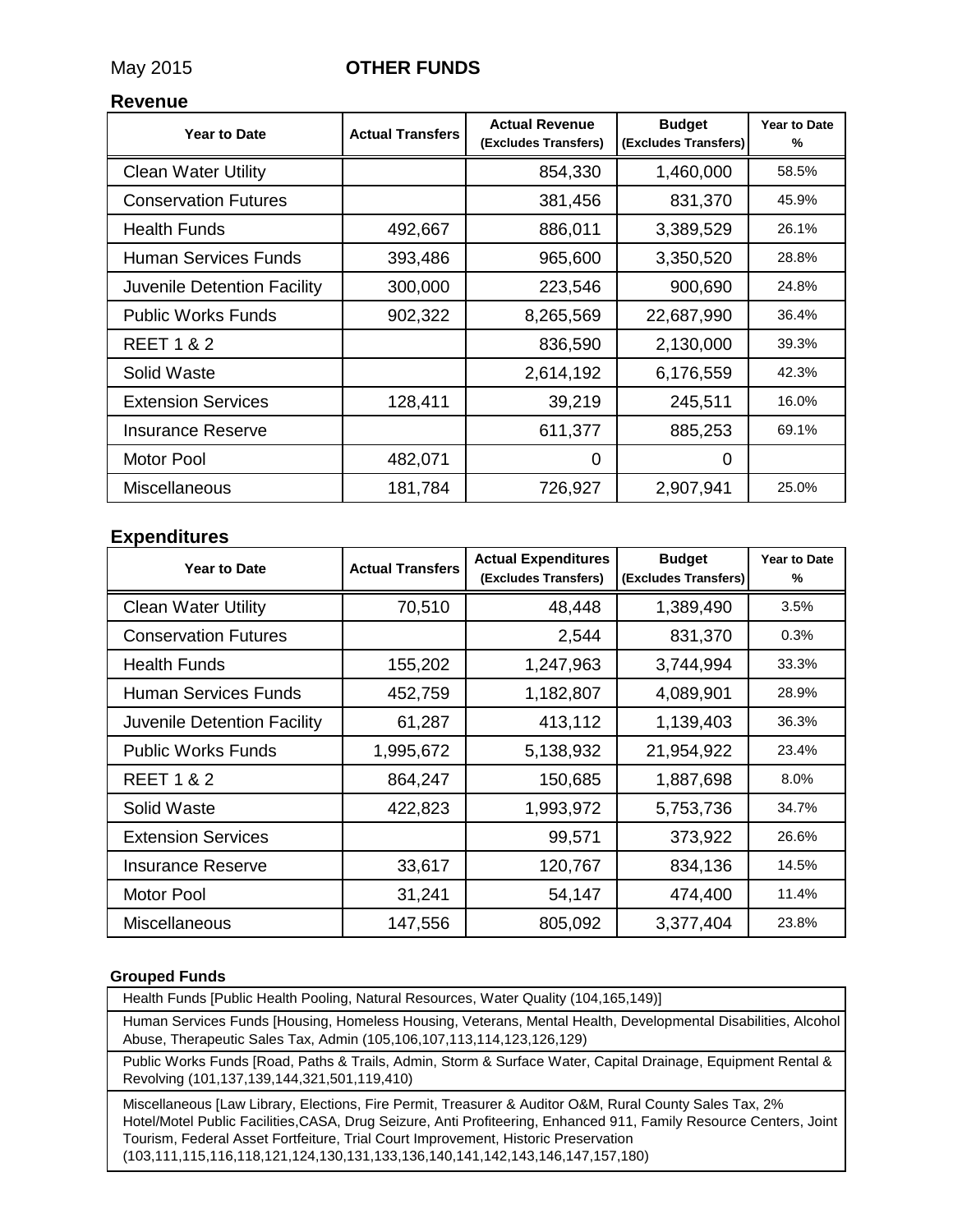|                                                       |                |               | <b>Report Date: 05/31/2015</b> |                |                       |
|-------------------------------------------------------|----------------|---------------|--------------------------------|----------------|-----------------------|
| <b>Group - Description</b>                            | <b>Budget</b>  | <b>Actual</b> | <b>Encumbrance</b>             | <b>Balance</b> | Percent<br><b>YTD</b> |
| Dept: 11 PUBLIC WORKS                                 |                |               |                                |                |                       |
| Revenue                                               |                |               |                                |                |                       |
| 34 CHARGES FOR GOODS & SERVICES                       | 20,826.00      | 3,255.28      | 0.00                           | 17,570.72      | 15.63                 |
| <b>36 MISCELLANEOUS REVENUES</b>                      | 5,600.00       | 365.10        | 0.00                           | 5,234.90       | 6.51                  |
| 39 OTHER FINANCING SOURCES                            | 283,947.00     | 283,947.00    | 0.00                           | 0.00           | 100.00                |
| <b>Revenue Total:</b>                                 | 310,373.00     | 287,567.38    | 0.00                           | 22,805.62      | 92.65                 |
| <b>Expenditures</b>                                   |                |               |                                |                |                       |
| 10 SALARIES                                           | 163,487.00     | 64,321.33     | 0.00                           | 99,165.67      | 39.34                 |
| 15 BENEFITS                                           | 87,240.00      | 29,015.02     | 0.00                           | 58,224.98      | 33.25                 |
| 20 MAINTENANCE & OPERATIONS                           | 58,882.00      | 35,910.21     | 0.00                           | 22,971.79      | 60.98                 |
| <b>30 INTERGOVERNMENT</b>                             | 1,040.00       | 776.51        | 0.00                           | 263.49         | 74.66                 |
| 50 INTERDEPT & TRANSFERS                              | 1,000.00       | 369.48        | 0.00                           | 630.52         | 36.94                 |
| <b>Expenditure Total:</b>                             | 311,649.00     | 130,392.55    | 0.00                           | 181,256.45     | 41.83                 |
| <b>Dept Total:</b>                                    | (1,276.00)     | 157, 174.83   | 0.00                           | (158, 450.83)  |                       |
| <b>Dept: 13 HUMAN SERVICES</b><br><b>Expenditures</b> |                |               |                                |                |                       |
| 20 MAINTENANCE & OPERATIONS                           | 152,435.00     | 50,896.07     | 0.00                           | 101,538.93     | 33.38                 |
| 50 INTERDEPT & TRANSFERS                              | 6,010.00       | 6,010.00      | 0.00                           | 0.00           | 100.00                |
| <b>Expenditure Total:</b>                             | 158,445.00     | 56,906.07     | 0.00                           | 101,538.93     | 35.91                 |
| <b>Dept Total:</b>                                    | (158, 445.00)  | (56,906.07)   | 0.00                           | (101, 538.93)  |                       |
| Dept: 20 ASSESSOR<br><b>Revenue</b>                   |                |               |                                |                |                       |
| 34 CHARGES FOR GOODS & SERVICES                       | 21,375.00      | 19,381.06     | 0.00                           | 1,993.94       | 90.67                 |
| <b>36 MISCELLANEOUS REVENUES</b>                      | 0.00           | 185.00        | 0.00                           | (185.00)       | 0.00                  |
| <b>Revenue Total:</b>                                 | 21,375.00      | 19,566.06     | 0.00                           | 1,808.94       | 91.53                 |
| <b>Expenditures</b>                                   |                |               |                                |                |                       |
| 10 SALARIES                                           | 740,298.00     | 247,201.35    | 0.00                           | 493,096.65     | 33.39                 |
| 15 BENEFITS                                           | 315,199.00     | 91,029.54     | 0.00                           | 224,169.46     | 28.88                 |
| 20 MAINTENANCE & OPERATIONS                           | 104,000.00     | 35,708.43     | 0.00                           | 68,291.57      | 34.33                 |
| <b>Expenditure Total:</b>                             | 1,159,497.00   | 373,939.32    | 0.00                           | 785,557.68     | 32.25                 |
| <b>Dept Total:</b>                                    | (1,138,122.00) | (354, 373.26) | 0.00                           | (783, 748.74)  |                       |
| Dept: 21 AUDITOR<br>Revenue                           |                |               |                                |                |                       |
| 32 LICENSES & PERMITS                                 | 5,000.00       | 1,656.00      | 0.00                           | 3,344.00       | 33.12                 |
| 34 CHARGES FOR GOODS & SERVICES                       | 552,361.00     | 245,084.84    | 0.00                           | 307,276.16     | 44.37                 |
| <b>36 MISCELLANEOUS REVENUES</b>                      | 1,100.00       | 911.81        | 0.00                           | 188.19         | 82.89                 |
| <b>Revenue Total:</b>                                 | 558,461.00     | 247,652.65    | 0.00                           | 310,808.35     | 44.34                 |
| <b>Expenditures</b>                                   |                |               |                                |                |                       |
| 10 SALARIES                                           | 575,993.00     | 192,420.24    | 0.00                           | 383,572.76     | 33.40                 |
| 15 BENEFITS                                           | 241,870.00     | 67,789.39     | 0.00                           | 174,080.61     | 28.02                 |
| 20 MAINTENANCE & OPERATIONS                           | 76,152.00      | 35,500.98     | 0.00                           | 40,651.02      | 46.61                 |
| <b>Expenditure Total:</b>                             | 894,015.00     | 295,710.61    | 0.00                           | 598,304.39     | 33.07                 |
| <b>Dept Total:</b>                                    | (335, 554.00)  | (48,057.96)   | 0.00                           | (287, 496.04)  |                       |

#### **Dept: 24 CLERK**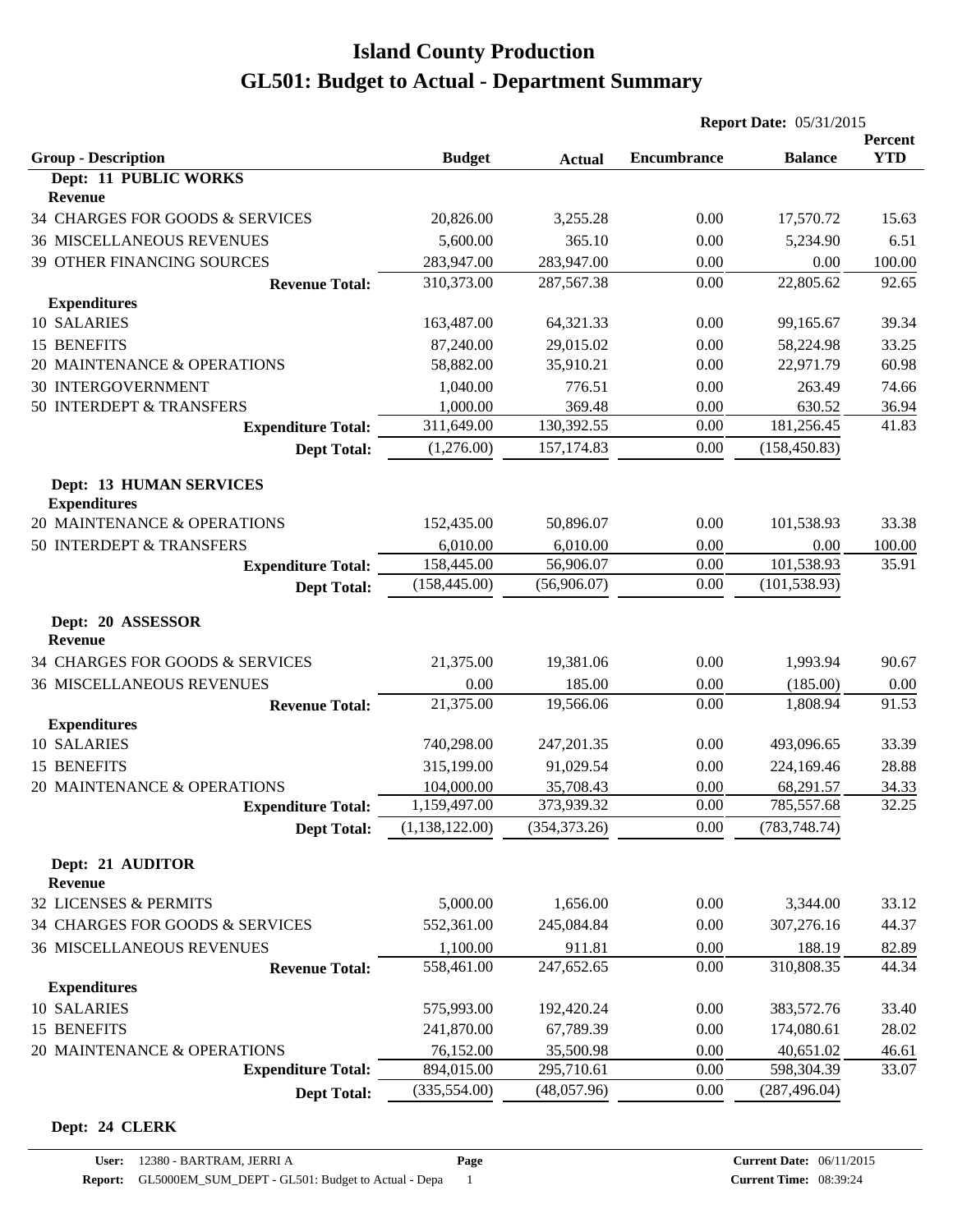|                                                    |                |               | <b>Report Date: 05/31/2015</b> |                |                       |
|----------------------------------------------------|----------------|---------------|--------------------------------|----------------|-----------------------|
| <b>Group - Description</b>                         | <b>Budget</b>  | <b>Actual</b> | <b>Encumbrance</b>             | <b>Balance</b> | Percent<br><b>YTD</b> |
| <b>Revenue</b>                                     |                |               |                                |                |                       |
| 33 INTERGOVERMENTAL REVENUES                       | 55,100.00      | 28,166.75     | 0.00                           | 26,933.25      | 51.11                 |
| 34 CHARGES FOR GOODS & SERVICES                    | 262,000.00     | 97,583.03     | 0.00                           | 164,416.97     | 37.24                 |
| <b>35 FINES &amp; PENALTIES</b>                    | 85,900.00      | 30,513.85     | 0.00                           | 55,386.15      | 35.52                 |
| <b>36 MISCELLANEOUS REVENUES</b>                   | 12,000.00      | 4,288.26      | 0.00                           | 7,711.74       | 35.73                 |
| 39 OTHER FINANCING SOURCES                         | 9,000.00       | 9,000.00      | 0.00                           | 0.00           | 100.00                |
| <b>Revenue Total:</b>                              | 424,000.00     | 169,551.89    | 0.00                           | 254,448.11     | 39.98                 |
| <b>Expenditures</b>                                |                |               |                                |                |                       |
| 10 SALARIES                                        | 365,631.00     | 122,761.63    | 0.00                           | 242,869.37     | 33.57                 |
| 15 BENEFITS                                        | 131,013.00     | 38,671.09     | 0.00                           | 92,341.91      | 29.51                 |
| 20 MAINTENANCE & OPERATIONS                        | 39,000.00      | 7,071.94      | 0.00                           | 31,928.06      | 18.13                 |
| <b>Expenditure Total:</b>                          | 535,644.00     | 168,504.66    | 0.00                           | 367,139.34     | 31.45                 |
| <b>Dept Total:</b>                                 | (111, 644.00)  | 1,047.23      | 0.00                           | (112, 691.23)  |                       |
| Dept: 25 COMMISSIONERS<br><b>Revenue</b>           |                |               |                                |                |                       |
| <b>36 MISCELLANEOUS REVENUES</b>                   | 0.00           | 50.00         | 0.00                           | (50.00)        | 0.00                  |
| <b>Revenue Total:</b>                              | 0.00           | 50.00         | 0.00                           | (50.00)        | 0.00                  |
| <b>Expenditures</b>                                |                |               |                                |                |                       |
| 10 SALARIES                                        | 417,413.00     | 157,472.65    | 0.00                           | 259,940.35     | 37.72                 |
| 15 BENEFITS                                        | 163,360.00     | 48,381.43     | 0.00                           | 114,978.57     | 29.61                 |
| 20 MAINTENANCE & OPERATIONS                        | 58,300.00      | 13,380.17     | 0.00                           | 44,919.83      | 22.95                 |
| <b>Expenditure Total:</b>                          | 639,073.00     | 219,234.25    | 0.00                           | 419,838.75     | 34.30                 |
| <b>Dept Total:</b>                                 | (639,073.00)   | (219, 184.25) | 0.00                           | (419, 888.75)  |                       |
| <b>Dept: 26 CENTRAL SERVICES</b><br><b>Revenue</b> |                |               |                                |                |                       |
| <b>36 MISCELLANEOUS REVENUES</b>                   | 0.00           | 1,427.22      | 0.00                           | (1,427.22)     | 0.00                  |
| <b>Revenue Total:</b>                              | 0.00           | 1,427.22      | 0.00                           | (1,427.22)     | 0.00                  |
| <b>Expenditures</b>                                |                |               |                                |                |                       |
| 10 SALARIES                                        | 522,880.00     | 156,358.91    | 0.00                           | 366,521.09     | 29.90                 |
| 15 BENEFITS                                        | 230,224.00     | 65,126.06     | $0.00\,$                       | 165,097.94     | 28.28                 |
| 20 MAINTENANCE & OPERATIONS                        | 640,835.00     | 190,424.17    | 0.00                           | 450,410.83     | 29.71                 |
| <b>40 CAPITAL</b>                                  | 417,300.00     | 101,617.10    | 0.00                           | 315,682.90     | 24.35                 |
| 50 INTERDEPT & TRANSFERS                           | 71,610.00      | 12,559.31     | 0.00                           | 59,050.69      | 17.53                 |
| <b>Expenditure Total:</b>                          | 1,882,849.00   | 526,085.55    | 0.00                           | 1,356,763.45   | 27.94                 |
| <b>Dept Total:</b>                                 | (1,882,849.00) | (524, 658.33) | 0.00                           | (1,358,190.67) |                       |
| Dept: 27 CORONER<br><b>Revenue</b>                 |                |               |                                |                |                       |
| 33 INTERGOVERMENTAL REVENUES                       | 20,000.00      | 0.00          | 0.00                           | 20,000.00      | 0.00                  |
| <b>Revenue Total:</b>                              | 20,000.00      | 0.00          | 0.00                           | 20,000.00      | 0.00                  |
| <b>Expenditures</b>                                |                |               |                                |                |                       |
| 10 SALARIES                                        | 118,750.00     | 45,960.77     | 0.00                           | 72,789.23      | 38.70                 |
| 15 BENEFITS                                        | 54,480.00      | 17,400.45     | 0.00                           | 37,079.55      | 31.93                 |
| 20 MAINTENANCE & OPERATIONS                        | 102,000.00     | 36,685.53     | 0.00                           | 65,314.47      | 35.96                 |
| <b>Expenditure Total:</b>                          | 275,230.00     | 100,046.75    | 0.00                           | 175,183.25     | 36.35                 |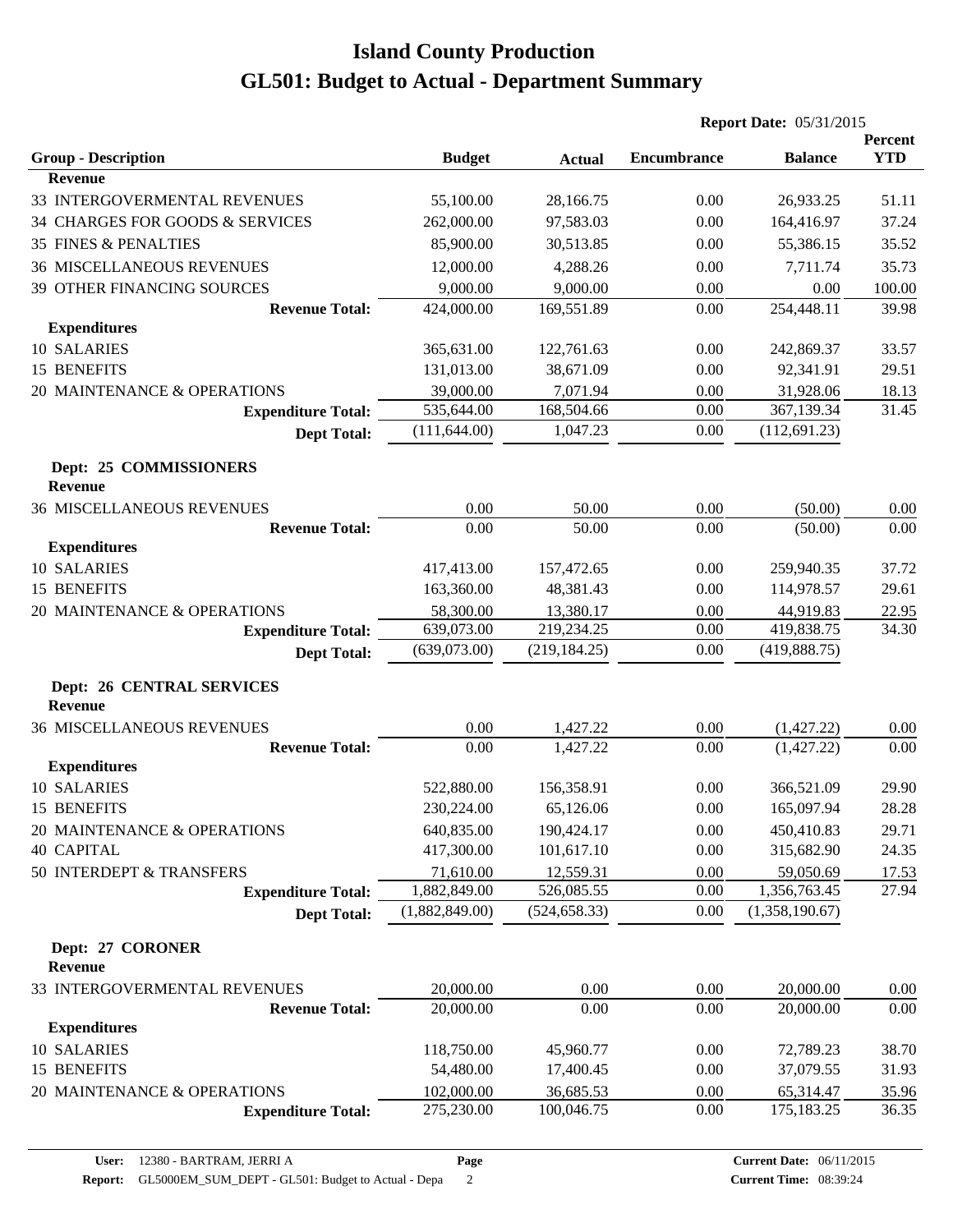|                                           |                |                                | <b>Report Date: 05/31/2015</b> |                |                       |
|-------------------------------------------|----------------|--------------------------------|--------------------------------|----------------|-----------------------|
| <b>Group - Description</b>                | <b>Budget</b>  |                                | <b>Encumbrance</b>             | <b>Balance</b> | Percent<br><b>YTD</b> |
|                                           | (255, 230.00)  | <b>Actual</b><br>(100, 046.75) | 0.00                           | (155, 183.25)  |                       |
| <b>Dept Total:</b>                        |                |                                |                                |                |                       |
| Dept: 28 FACILITIES MANAGEMENT<br>Revenue |                |                                |                                |                |                       |
| 34 CHARGES FOR GOODS & SERVICES           | 75,720.00      | 22,692.15                      | 0.00                           | 53,027.85      | 29.96                 |
| 39 OTHER FINANCING SOURCES                | 48,500.00      | 48,500.00                      | 0.00                           | 0.00           | 100.00                |
| <b>Revenue Total:</b>                     | 124,220.00     | 71,192.15                      | 0.00                           | 53,027.85      | 57.31                 |
| <b>Expenditures</b>                       |                |                                |                                |                |                       |
| 10 SALARIES                               | 500,984.00     | 173,485.97                     | 0.00                           | 327,498.03     | 34.62                 |
| 15 BENEFITS                               | 254,401.00     | 66,052.19                      | 0.00                           | 188,348.81     | 25.96                 |
| 20 MAINTENANCE & OPERATIONS               | 465,350.00     | 172,737.64                     | 0.00                           | 292,612.36     | 37.11                 |
| <b>Expenditure Total:</b>                 | 1,220,735.00   | 412,275.80                     | 0.00                           | 808,459.20     | 33.77                 |
| <b>Dept Total:</b>                        | (1,096,515.00) | (341, 083.65)                  | 0.00                           | (755, 431.35)  |                       |
| Dept: 29 DISTRICT COURT                   |                |                                |                                |                |                       |
| Revenue                                   |                |                                |                                |                |                       |
| 33 INTERGOVERMENTAL REVENUES              | 298,000.00     | 131,374.67                     | 0.00                           | 166,625.33     | 44.08                 |
| 34 CHARGES FOR GOODS & SERVICES           | 211,500.00     | 94,494.55                      | 0.00                           | 117,005.45     | 44.67                 |
| <b>35 FINES &amp; PENALTIES</b>           | 485,200.00     | 199,574.48                     | 0.00                           | 285,625.52     | 41.13                 |
| <b>36 MISCELLANEOUS REVENUES</b>          | 26,200.00      | 13,154.06                      | 0.00                           | 13,045.94      | 50.20                 |
| 39 OTHER FINANCING SOURCES                | 50,000.00      | 50,000.00                      | 0.00                           | 0.00           | 100.00                |
| <b>Revenue Total:</b>                     | 1,070,900.00   | 488,597.76                     | 0.00                           | 582,302.24     | 45.62                 |
| <b>Expenditures</b>                       |                |                                |                                |                |                       |
| 10 SALARIES                               | 725,044.00     | 261,097.31                     | 0.00                           | 463,946.69     | 36.01                 |
| 15 BENEFITS                               | 322,952.00     | 107,743.55                     | 0.00                           | 215,208.45     | 33.36                 |
| 20 MAINTENANCE & OPERATIONS               | 141,010.00     | 39,339.26                      | 0.00                           | 101,670.74     | 27.89                 |
| <b>Expenditure Total:</b>                 | 1,189,006.00   | 408,180.12                     | 0.00                           | 780,825.88     | 34.32                 |
| <b>Dept Total:</b>                        | (118, 106.00)  | 80,417.64                      | 0.00                           | (198, 523.64)  |                       |
| Dept: 36 MISCELLANEOUS<br>Revenue         |                |                                |                                |                |                       |
| 34 CHARGES FOR GOODS & SERVICES           | 0.00           | (25.00)                        | 0.00                           | 25.00          | 0.00                  |
| <b>Revenue Total:</b>                     | 0.00           | (25.00)                        | 0.00                           | 25.00          | 0.00                  |
| <b>Expenditures</b>                       |                |                                |                                |                |                       |
| 10 SALARIES                               | 10,669.00      | 3,963.43                       | 0.00                           | 6,705.57       | 37.14                 |
| <b>15 BENEFITS</b>                        | 49,113.00      | 23,146.83                      | 0.00                           | 25,966.17      | 47.12                 |
| 20 MAINTENANCE & OPERATIONS               | 123,320.00     | 27,844.56                      | 0.00                           | 95,475.44      | 22.57                 |
| <b>30 INTERGOVERNMENT</b>                 | 62,677.00      | 78,405.25                      | 0.00                           | (15,728.25)    | 125.09                |
| <b>Expenditure Total:</b>                 | 245,779.00     | 133,360.07                     | 0.00                           | 112,418.93     | 54.26                 |
| <b>Dept Total:</b>                        | (245,779.00)   | (133, 385.07)                  | 0.00                           | (112, 393.93)  |                       |
| Dept: 39 PROSECUTING ATTORNEY<br>Revenue  |                |                                |                                |                |                       |
| 33 INTERGOVERMENTAL REVENUES              | 227,733.00     | 66,528.55                      | 0.00                           | 161,204.45     | 29.21                 |
| 34 CHARGES FOR GOODS & SERVICES           | 25,500.00      | 14,210.89                      | 0.00                           | 11,289.11      | 55.72                 |
| 35 FINES & PENALTIES                      | 400.00         | 557.20                         | 0.00                           | (157.20)       | 139.30                |
| 39 OTHER FINANCING SOURCES                | 13,000.00      | 13,000.00                      | 0.00                           | 0.00           | 100.00                |
| <b>Revenue Total:</b>                     | 266,633.00     | 94,296.64                      | 0.00                           | 172,336.36     | 35.36                 |
|                                           |                |                                |                                |                |                       |

**Page**

**Report:** GL5000EM\_SUM\_DEPT - GL501: Budget to Actual - Depa 3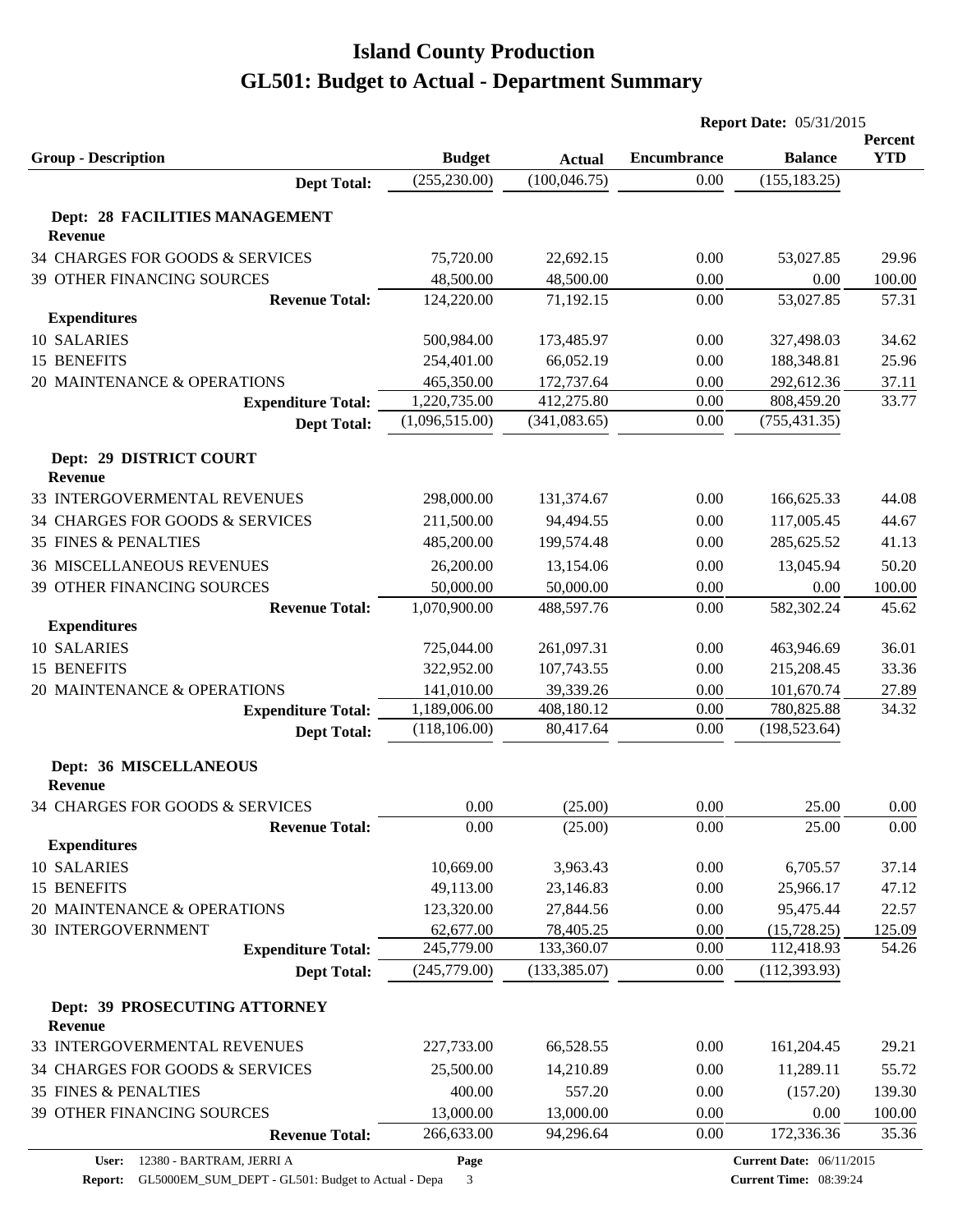|                                             |                |                | <b>Report Date: 05/31/2015</b> |                         |                       |
|---------------------------------------------|----------------|----------------|--------------------------------|-------------------------|-----------------------|
| <b>Group - Description</b>                  | <b>Budget</b>  | <b>Actual</b>  | <b>Encumbrance</b>             | <b>Balance</b>          | Percent<br><b>YTD</b> |
| <b>Expenditures</b>                         |                |                |                                |                         |                       |
| 10 SALARIES                                 | 1,024,406.00   | 392,513.85     | 0.00                           | 631,892.15              | 38.31                 |
| 15 BENEFITS                                 | 410,274.00     | 137,018.50     | 0.00                           | 273,255.50              | 33.39                 |
| 20 MAINTENANCE & OPERATIONS                 | 110,466.00     | 35,028.86      | 0.00                           | 75,437.14               | 31.71                 |
| <b>Expenditure Total:</b>                   | 1,545,146.00   | 564,561.21     | 0.00                           | 980,584.79              | 36.53                 |
| <b>Dept Total:</b>                          | (1,278,513.00) | (470, 264.57)  | 0.00                           | (808, 248.43)           |                       |
| Dept: 40 SHERIFF                            |                |                |                                |                         |                       |
| <b>Revenue</b><br>32 LICENSES & PERMITS     |                | 16,801.27      | 0.00                           |                         | 41.58                 |
| 33 INTERGOVERMENTAL REVENUES                | 40,400.00      | 269,147.72     |                                | 23,598.73<br>455,374.28 | 37.14                 |
|                                             | 724,522.00     |                | 0.00                           |                         |                       |
| 34 CHARGES FOR GOODS & SERVICES             | 43,600.00      | 19,448.75      | 0.00                           | 24,151.25               | 44.60                 |
| <b>35 FINES &amp; PENALTIES</b>             | 250.00         | 2,003.61       | 0.00                           | (1,753.61)              | 801.44                |
| <b>36 MISCELLANEOUS REVENUES</b>            | 10,000.00      | 88,042.76      | 0.00                           | (78,042.76)             | 880.42                |
| <b>38 NONREVENUES</b>                       | 0.00           | 385.27         | 0.00                           | (385.27)                | 0.00                  |
| 39 OTHER FINANCING SOURCES                  | 725,000.00     | 725,000.00     | 0.00                           | 0.00                    | 100.00                |
| <b>Revenue Total:</b>                       | 1,543,772.00   | 1,120,829.38   | 0.00                           | 422,942.62              | 72.60                 |
| <b>Expenditures</b><br>10 SALARIES          | 4,845,919.00   | 1,885,034.64   | 0.00                           | 2,960,884.36            | 38.89                 |
| <b>15 BENEFITS</b>                          | 1,821,231.00   | 582,184.69     | 0.00                           | 1,239,046.31            | 31.96                 |
| 20 MAINTENANCE & OPERATIONS                 | 930,081.00     | 327,528.38     | 0.00                           | 602,552.62              | 35.21                 |
| <b>30 INTERGOVERNMENT</b>                   | 602,545.00     | 305,504.90     | 0.00                           | 297,040.10              | 50.70                 |
| <b>40 CAPITAL</b>                           | 104,368.00     | 85,460.10      | 0.00                           | 18,907.90               | 81.88                 |
| 50 INTERDEPT & TRANSFERS                    | 62,900.00      | 0.00           | $0.00\,$                       | 62,900.00               | 0.00                  |
| <b>Expenditure Total:</b>                   | 8,367,044.00   | 3,185,712.71   | 0.00                           | 5,181,331.29            | 38.07                 |
| <b>Dept Total:</b>                          | (6,823,272.00) | (2,064,883.33) | 0.00                           | (4,758,388.67)          |                       |
|                                             |                |                |                                |                         |                       |
| Dept: 41 SUPERIOR COURT<br><b>Revenue</b>   |                |                |                                |                         |                       |
| 30 USE OF FUND BALANCE/RESERVES             | 8,500.00       | 0.00           | 0.00                           | 8,500.00                | 0.00                  |
| 32 LICENSES & PERMITS                       | 15,000.00      | 4,232.00       | 0.00                           | 10,768.00               | 28.21                 |
| 33 INTERGOVERMENTAL REVENUES                | 284,575.00     | 96,530.03      | 0.00                           | 188,044.97              | 33.92                 |
| 34 CHARGES FOR GOODS & SERVICES             | 18,000.00      | 8,049.55       | 0.00                           | 9,950.45                | 44.71                 |
| <b>36 MISCELLANEOUS REVENUES</b>            | 0.00           | 729.95         | 0.00                           | (729.95)                | 0.00                  |
| <b>Revenue Total:</b>                       | 326,075.00     | 109,541.53     | 0.00                           | 216,533.47              | 33.59                 |
| <b>Expenditures</b>                         |                |                |                                |                         |                       |
| 10 SALARIES                                 | 829,640.00     | 299,513.69     | 0.00                           | 530,126.31              | 36.10                 |
| 15 BENEFITS                                 | 213,597.00     | 66,631.73      | 0.00                           | 146,965.27              | 31.19                 |
| 20 MAINTENANCE & OPERATIONS                 | 156,639.00     | 53,814.62      | 0.00                           | 102,824.38              | 34.35                 |
| 50 INTERDEPT & TRANSFERS                    | 300,000.00     | 300,000.00     | 0.00                           | 0.00                    | 100.00                |
| <b>Expenditure Total:</b>                   | 1,499,876.00   | 719,960.04     | 0.00                           | 779,915.96              | 48.00                 |
| <b>Dept Total:</b>                          | (1,173,801.00) | (610, 418.51)  | 0.00                           | (563, 382.49)           |                       |
| <b>Dept: 42 TREASURER</b><br><b>Revenue</b> |                |                |                                |                         |                       |
| 31 TAXES                                    | 91,000.00      | 49,910.97      | 0.00                           | 41,089.03               | 54.84                 |
| 34 CHARGES FOR GOODS & SERVICES             | 6,030.00       | 4,351.65       | 0.00                           | 1,678.35                | 72.16                 |

**Report:** GL5000EM\_SUM\_DEPT - GL501: Budget to Actual - Depa 4

**Page**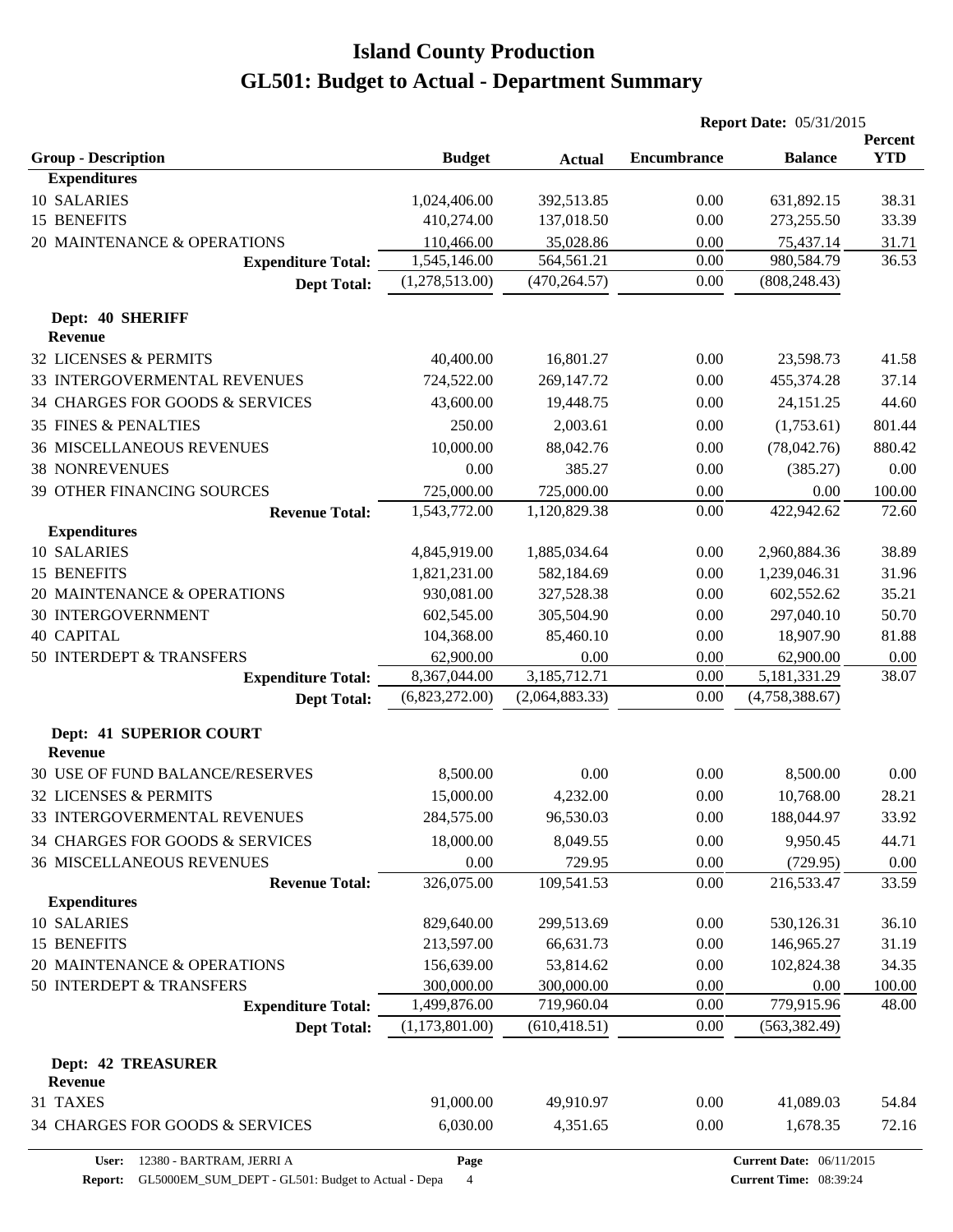|                                                 |                       |                       | <b>Report Date: 05/31/2015</b> |                                 |                       |
|-------------------------------------------------|-----------------------|-----------------------|--------------------------------|---------------------------------|-----------------------|
| <b>Group - Description</b>                      | <b>Budget</b>         | <b>Actual</b>         | <b>Encumbrance</b>             | <b>Balance</b>                  | Percent<br><b>YTD</b> |
| <b>36 MISCELLANEOUS REVENUES</b>                | 552,000.00            | 86,552.70             | 0.00                           | 465,447.30                      | 15.67                 |
| <b>Revenue Total:</b>                           | 649,030.00            | 140,815.32            | 0.00                           | 508,214.68                      | 21.69                 |
| <b>Expenditures</b>                             |                       |                       |                                |                                 |                       |
| 10 SALARIES                                     | 408,233.00            | 139,656.78            | 0.00                           | 268,576.22                      | 34.21                 |
| 15 BENEFITS                                     | 162,689.00            | 49,357.37             | 0.00                           | 113,331.63                      | 30.33                 |
| 20 MAINTENANCE & OPERATIONS                     | 66,775.00             | 39,593.69             | 0.00                           | 27,181.31                       | 59.29                 |
| <b>40 CAPITAL</b>                               | 1,500.00              | 0.00                  | 0.00                           | 1,500.00                        | 0.00                  |
| <b>60 DEBT SERVICE</b>                          | 5,000.00              | 1,296.35              | 0.00                           | 3,703.65                        | 25.92                 |
| <b>Expenditure Total:</b>                       | 644,197.00            | 229,904.19            | 0.00                           | 414,292.81                      | 35.68                 |
| <b>Dept Total:</b>                              | 4,833.00              | (89,088.87)           | 0.00                           | 93,921.87                       |                       |
| Dept: 47 BUDGET<br><b>Expenditures</b>          |                       |                       |                                |                                 |                       |
|                                                 |                       |                       |                                |                                 |                       |
| 10 SALARIES                                     | 49,600.00             | 18,632.47             | 0.00                           | 30,967.53                       | 37.56                 |
| 15 BENEFITS                                     | 14,071.00             | 4,742.28              | 0.00                           | 9,328.72                        | 33.70                 |
| 20 MAINTENANCE & OPERATIONS                     | 5,150.00<br>68,821.00 | 1,053.87<br>24,428.62 | 0.00<br>0.00                   | 4,096.13<br>44,392.38           | 20.46<br>35.49        |
| <b>Expenditure Total:</b>                       | (68, 821.00)          | (24, 428.62)          | 0.00                           | (44, 392.38)                    |                       |
| <b>Dept Total:</b>                              |                       |                       |                                |                                 |                       |
| Dept: 48 EMERGENCY MANAGEMENT<br><b>Revenue</b> |                       |                       |                                |                                 |                       |
| 33 INTERGOVERMENTAL REVENUES                    | 122,500.00            | 0.00                  | 0.00                           | 122,500.00                      | 0.00                  |
| <b>Revenue Total:</b>                           | 122,500.00            | 0.00                  | 0.00                           | 122,500.00                      | 0.00                  |
| <b>Expenditures</b>                             |                       |                       |                                |                                 |                       |
| 10 SALARIES                                     | 59,544.00             | 21,703.76             | 0.00                           | 37,840.24                       | 36.44                 |
| 15 BENEFITS                                     | 13,931.00             | 4,519.89              | 0.00                           | 9,411.11                        | 32.44                 |
| 20 MAINTENANCE & OPERATIONS                     | 134,930.00            | 36,104.52             | 0.00                           | 98,825.48                       | 26.75                 |
| <b>Expenditure Total:</b>                       | 208,405.00            | 62,328.17             | 0.00                           | 146,076.83                      | 29.90                 |
| <b>Dept Total:</b>                              | (85,905.00)           | (62, 328.17)          | 0.00                           | (23, 576.83)                    |                       |
| Dept: 53 PLANNING<br>Revenue                    |                       |                       |                                |                                 |                       |
| 32 LICENSES & PERMITS                           | 1,208,750.00          | 425,194.79            | 0.00                           | 783,555.21                      | 35.17                 |
| 33 INTERGOVERMENTAL REVENUES                    | 190,400.00            | 49,712.08             | 0.00                           | 140,687.92                      | 26.10                 |
| 34 CHARGES FOR GOODS & SERVICES                 | 588,715.00            | 233,035.51            | 0.00                           | 355,679.49                      | 39.58                 |
|                                                 |                       |                       |                                |                                 |                       |
| <b>36 MISCELLANEOUS REVENUES</b>                | 300.00                | 142.16                | 0.00                           | 157.84                          | 47.38                 |
| 39 OTHER FINANCING SOURCES                      | 67,000.00             | 67,000.00             | 0.00                           | 0.00                            | 100.00                |
| <b>Revenue Total:</b><br><b>Expenditures</b>    | 2,055,165.00          | 775,084.54            | 0.00                           | 1,280,080.46                    | 37.71                 |
| <b>10 SALARIES</b>                              | 1,175,723.00          | 426,282.45            | 0.00                           | 749,440.55                      | 36.25                 |
| 15 BENEFITS                                     | 503,763.00            | 160,571.16            | 0.00                           | 343,191.84                      | 31.87                 |
| 20 MAINTENANCE & OPERATIONS                     | 265,039.00            | 34,941.54             | 0.00                           | 230,097.46                      | 13.18                 |
| <b>Expenditure Total:</b>                       | 1,944,525.00          | 621,795.15            | 0.00                           | 1,322,729.85                    | 31.97                 |
| <b>Dept Total:</b>                              | 110,640.00            | 153,289.39            | 0.00                           | (42, 649.39)                    |                       |
| Dept: 54 GENERAL SERVICES ADMIN                 |                       |                       |                                |                                 |                       |
| Revenue                                         |                       |                       |                                |                                 |                       |
| 32 LICENSES & PERMITS                           | 18,200.00             | 12,152.00             | 0.00                           | 6,048.00                        | 66.76                 |
| 12380 - BARTRAM, JERRI A<br>User:               | Page                  |                       |                                | <b>Current Date: 06/11/2015</b> |                       |